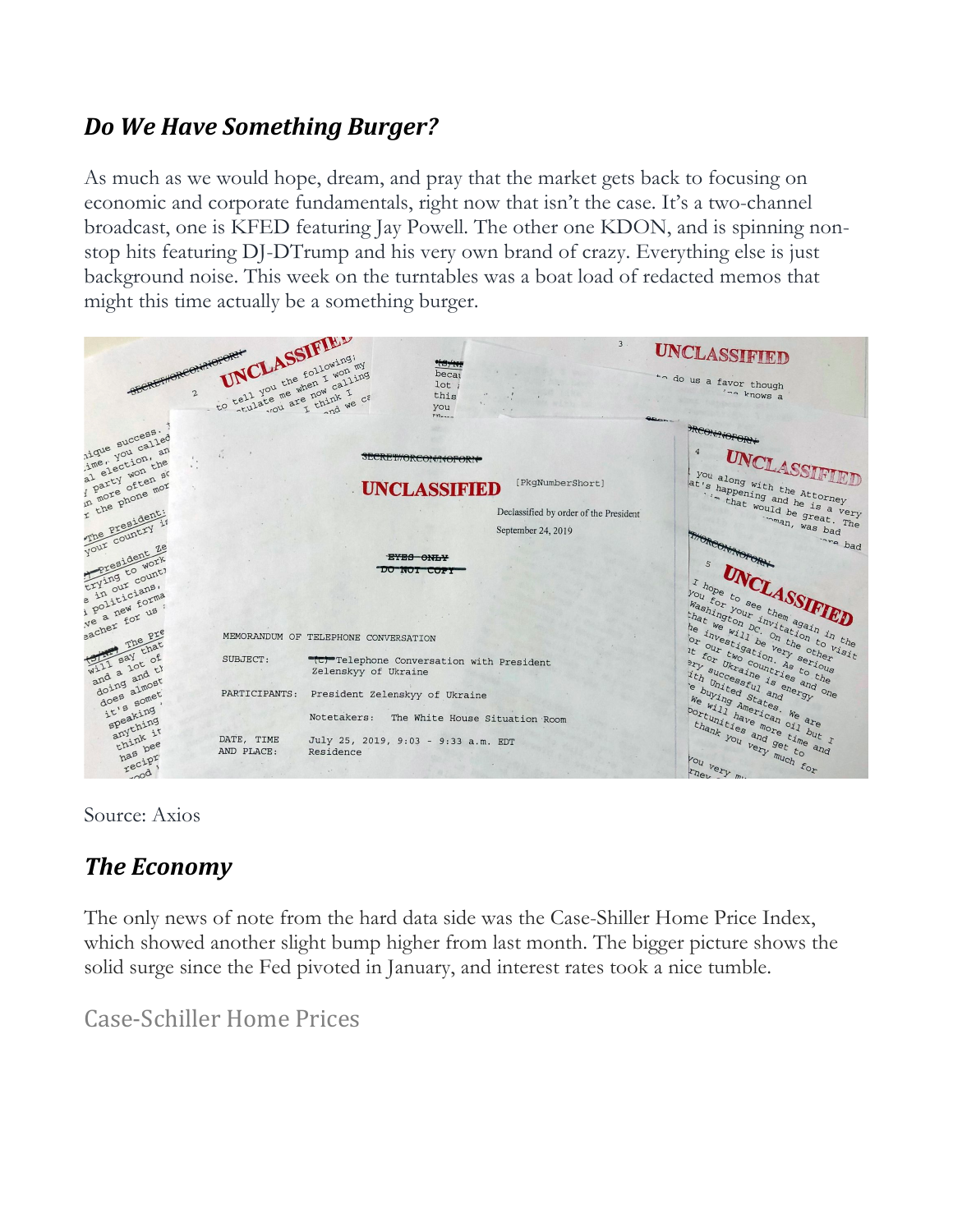

SOURCE: TRADINGECONOMICS.COM | STANDARD & POOR'S

The other chart we thought we would pass along is far from market moving but shows how corporate profits have fared over the past five years. Two important observations, the first is that make no mistake about it, things were not looking good for the economy going into the end of 2016. The second being that since the tax cut inspired boost beginning in 2018, profits haven't done much but level off, albeit at high levels. Many critics of the cuts said the sugar high would wear off and that they would draw in the end of business cycle, neither have happened yet. Operative word being 'yet'.





SOURCE: TRADINGECONOMICS.COM | U.S. BUREAU OF ECONOMICS ANALYSIS

#### *Markets*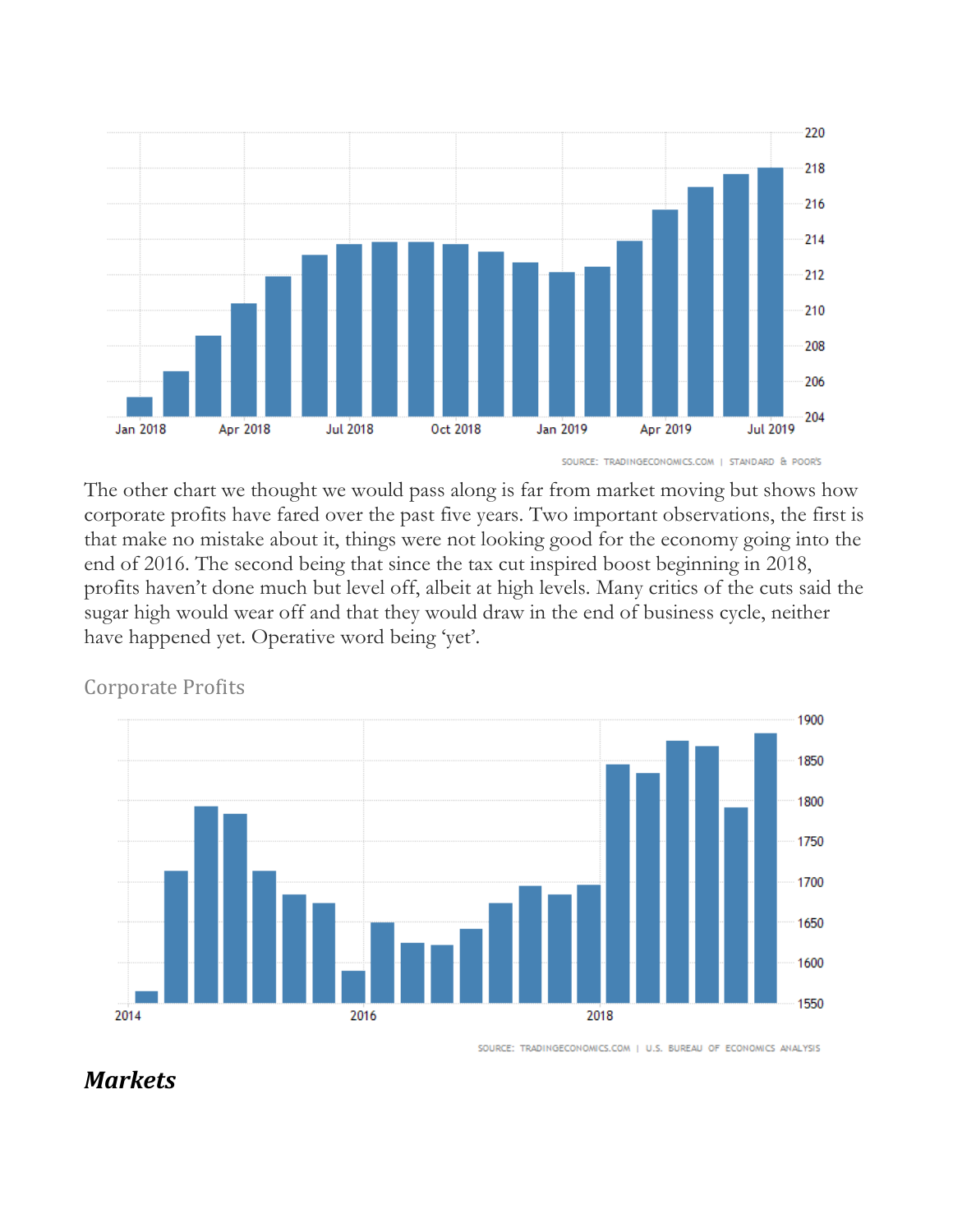In news that should scare you, intraday trading is now being driven not only by algorithms, but artificial intelligence driven algorithms. Earlier this summer, Bloomberg ran a great piece explaining how AI wasn't making investors smarter. As the arena for these funds fills up outperformance has gone away, as is often the case. Bottom line, while AI holds promise across, beware of snake oil salesmen dressed in a nice suite telling you that it's the next best thing.



A man with his finger on the pulse like no other J.P Morgan's Marko Kolanovic, warned that news headlines, fake or otherwise, were now <u>running the show</u>. He also nailed the market upheaval last month saying there was a <u>'once in a decade opportunity'</u> in certain sectors as value and growth factors reached a near term nadir. Turns out they did, and what occurred next was actually a 'once a decade opportunity'. He sees the same trend continuing, with new highs for the market. In an appearance on CNBC's Fast Money earlier this month he provided a roadmap given all the underlying cross currents.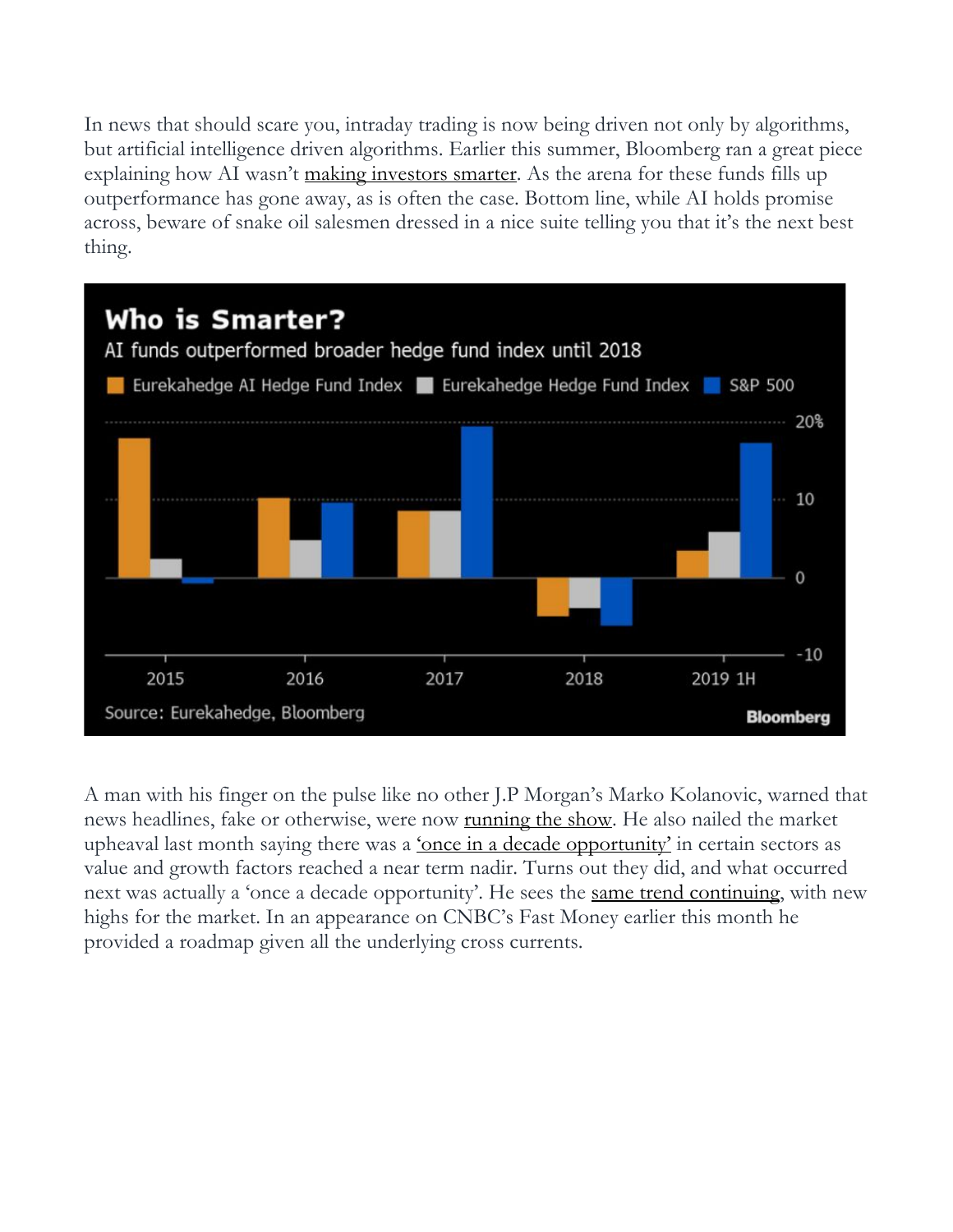

On Wednesday stocks rebounded when the aforementioned president said that a trade deal with China may come 'sooner than you think'. A move our friend and fellow short-seller, Jim Chanos, called a gullible response to the president's hinting of a resolution. KKM Financial CEO Jeff Kilburg commented that without a doubt the intraday swings are the result of Trump trying to boost the market, and we agree.

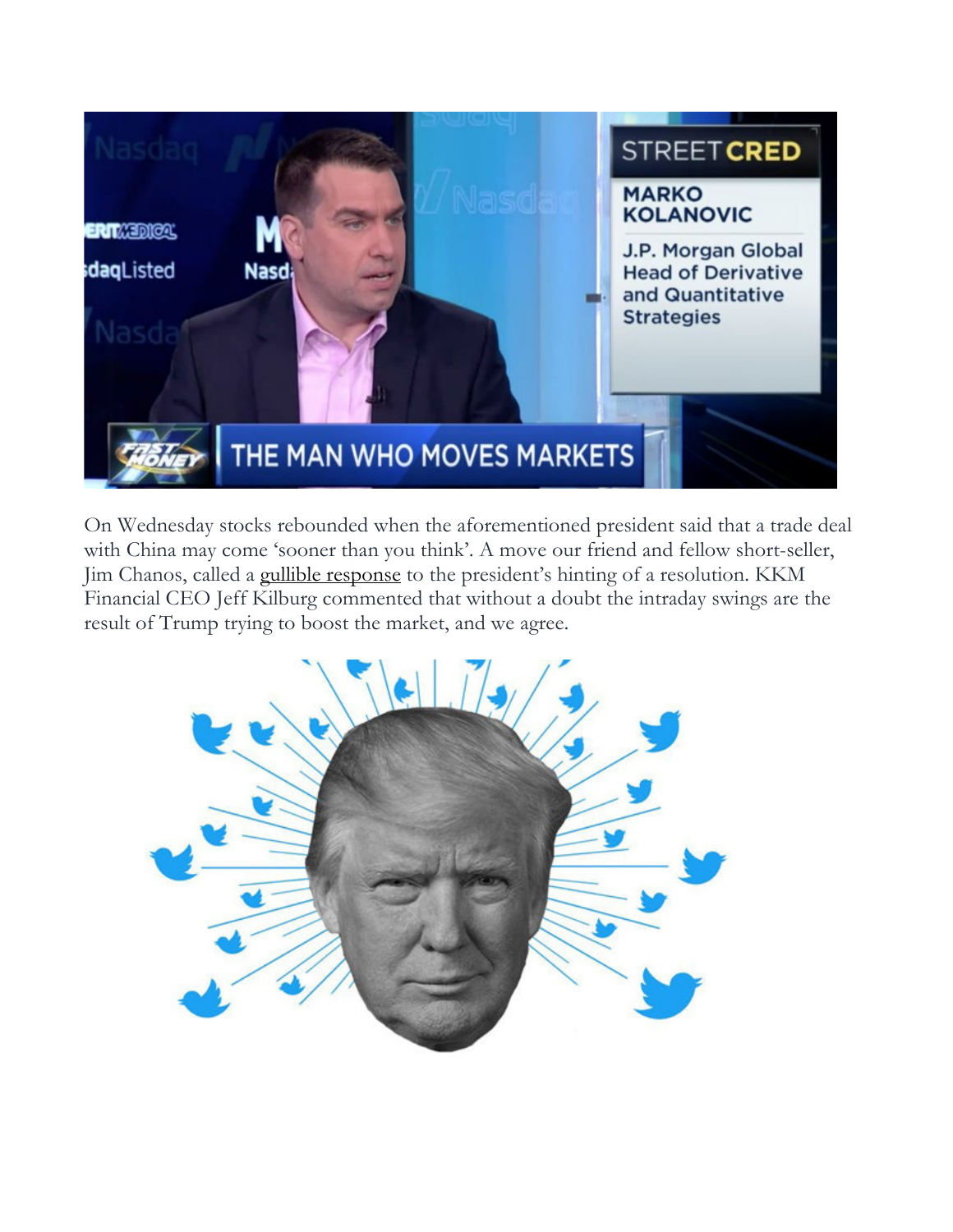Meanwhile, the Marketeer in Chief isn't afraid to inform the world that the market will crash if he is impeached. So that everyone is clear, President Trump is well aware that there are algorithms out there driven by artificial intelligence that will bid up stock futures if he says the right combination of 'trade, China, deal, soon,'.

If you are glutton for this kind of thing, Bloomberg provides an interactive chart that shows the <u>actual tweets</u>, and how the market reacted. That is a lot of power in the hands of a man who judges his success by one of the things he has a great deal of control over. J.P. Morgan created the Volfefe Index so that you all could play along at home.

## Exhibit 5: Ranking words by how frequently they appear in marketmoving tweets versus the account's broader corpus reveals, unsurprisingly, trade (and monetary policy) as key topics...

Top ranked words by ratio of the frequency of occurrence between market-moving and non-market moving tweets; unitless



## *The Bubble Basket*

Every so often a 'fat pitch' comes across the plate, and if you are in the business of making money for clients regardless of market condition like we are, you had best be ready to swing the bat. In our opinion, that fat pitch has arrived in the form of a bubble in the public market value of recently privately held companies. The so-called unicorn hunt we are about to go on will include the following recently public companies' stock. Drumroll please…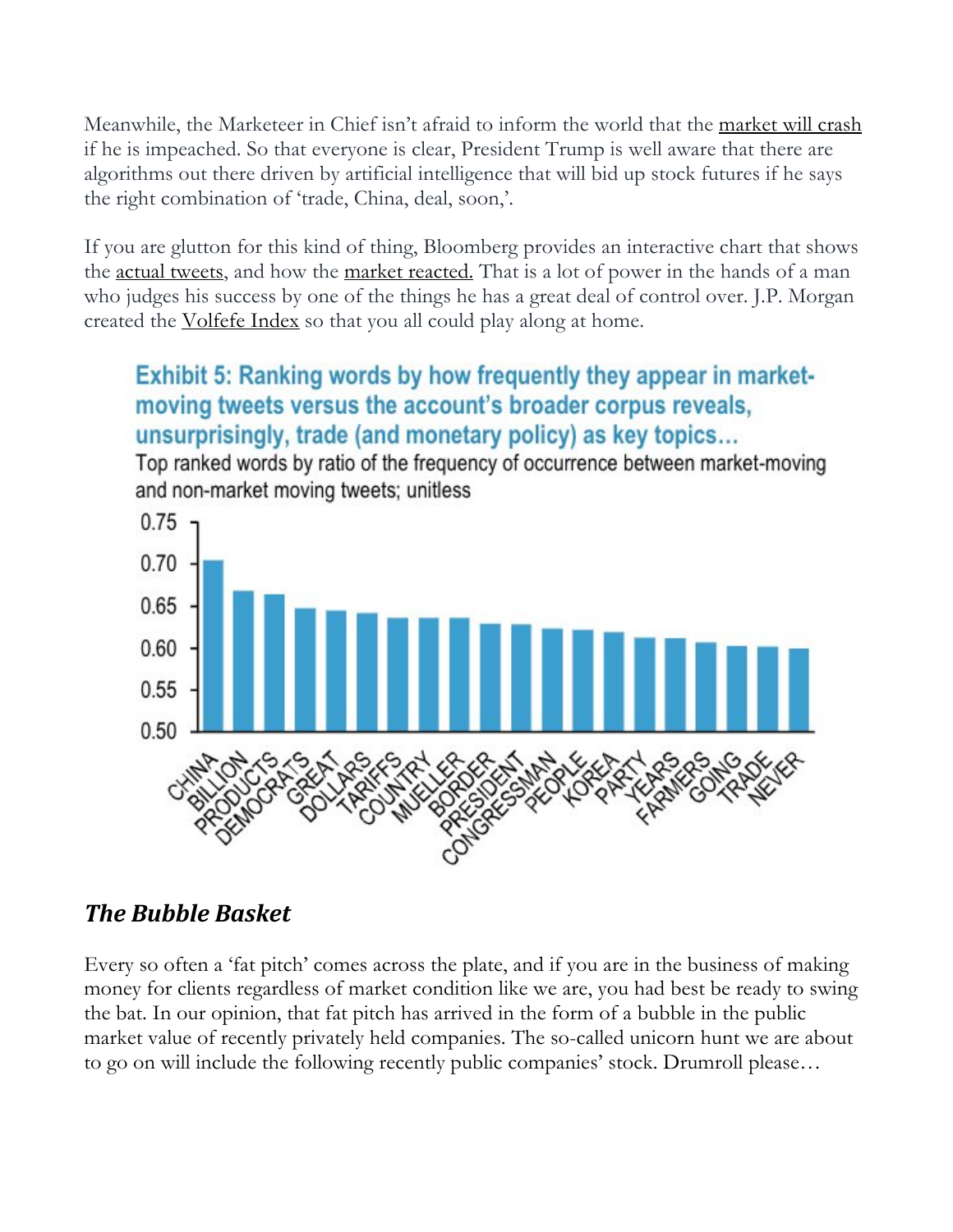- 1) Chewy
- 2) Peloton
- 3) Beyond Meat
- 4) Slack
- 5) Uber/Lyft
- 6) Pinterest
- 7) DocuSign
- 8) 9F
- 9) Dynatrace
- 10) SmileDirectClub
- 11) Revolve Group
- 12) The Real Real

What they share in common is that they were born into the public markets in the last year, are challenging to look at from a valuation perspective, have the shiny new IPO 'can do no wrong' glow around them, and we believe won't do well as we move into 2020 and the 'riskoff' trade returns as we think it will. Bloomberg highlights for us the risk that so many unprofitable companies have made their way into the public markets recently, the most since 1999.

Unicorn Season 

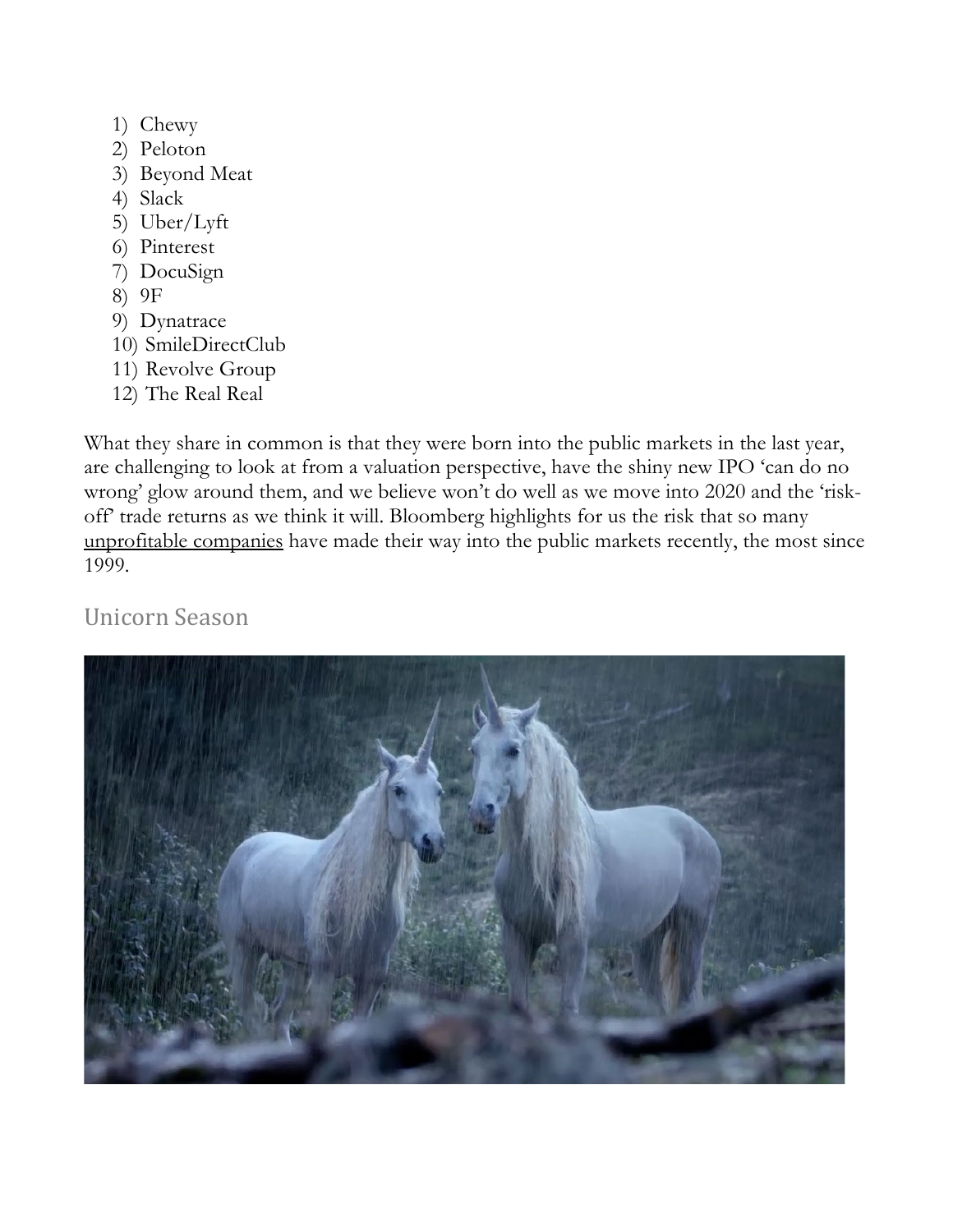The plan to make money off the trade goes like this. From here through the end of 2020 there will be a 10% portfolio allocation on the short side to the 'bubble basket'. We've chosen our first twelve names to work with and will use our portfolio management skill at selecting the time and place to enter and exit short positions.

Our objective is a minimum contribution of 250 basis points with a higher end target of 500. While the latter is ambitious, it's very well within the realm of possibility and would put serious Alpha on the performance ledger.



Just for good measure, we plan on shorting the shares of Softbank as well, it too won't do all that well in an environment that begins to question private market valuations and the ability to move them through the pipeline.

Softbank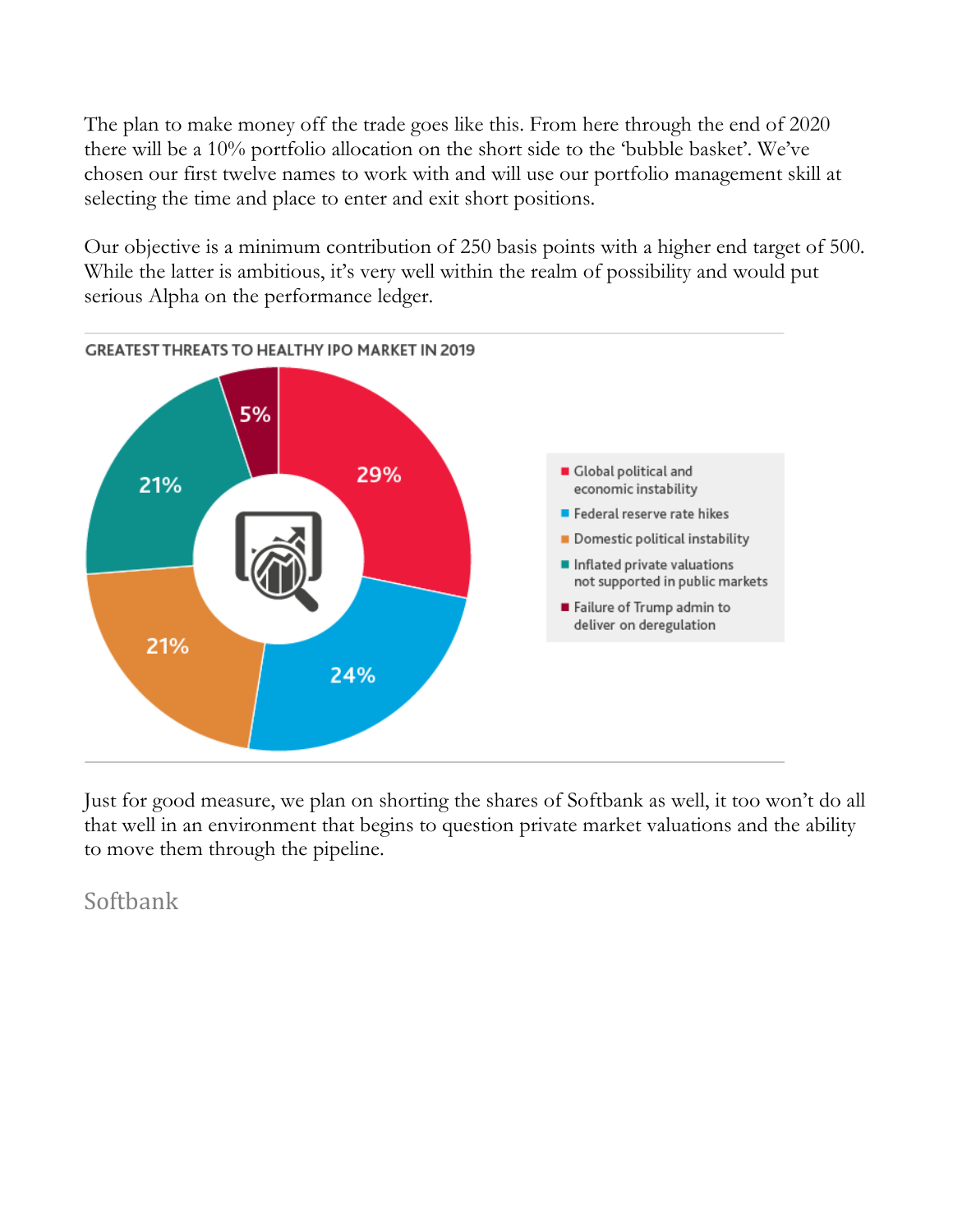

Stillwater Discloser: The 'bubble basket' is something we will be managing in house and is not to be considered a recommendation. Unless you have prior experience, and can handle the volatility, do not try short selling at home. That's what we're here for and we do a pretty good job of it.

## *Too Many Mutual Funds?*

At the end of every quarter Barron's and the Wall Street Journal provide a rundown of who performed the best and worst in each Morningstar mutual fund category. In a few short days we will wrap up the third quarter and the game will begin all over again. The last time we looked, we were struck by how many funds made the list with extremely small amounts of AUM. And by small we mean less than \$10 million. Those in the business know that \$25 million is the general threshold for a fund to be profitable.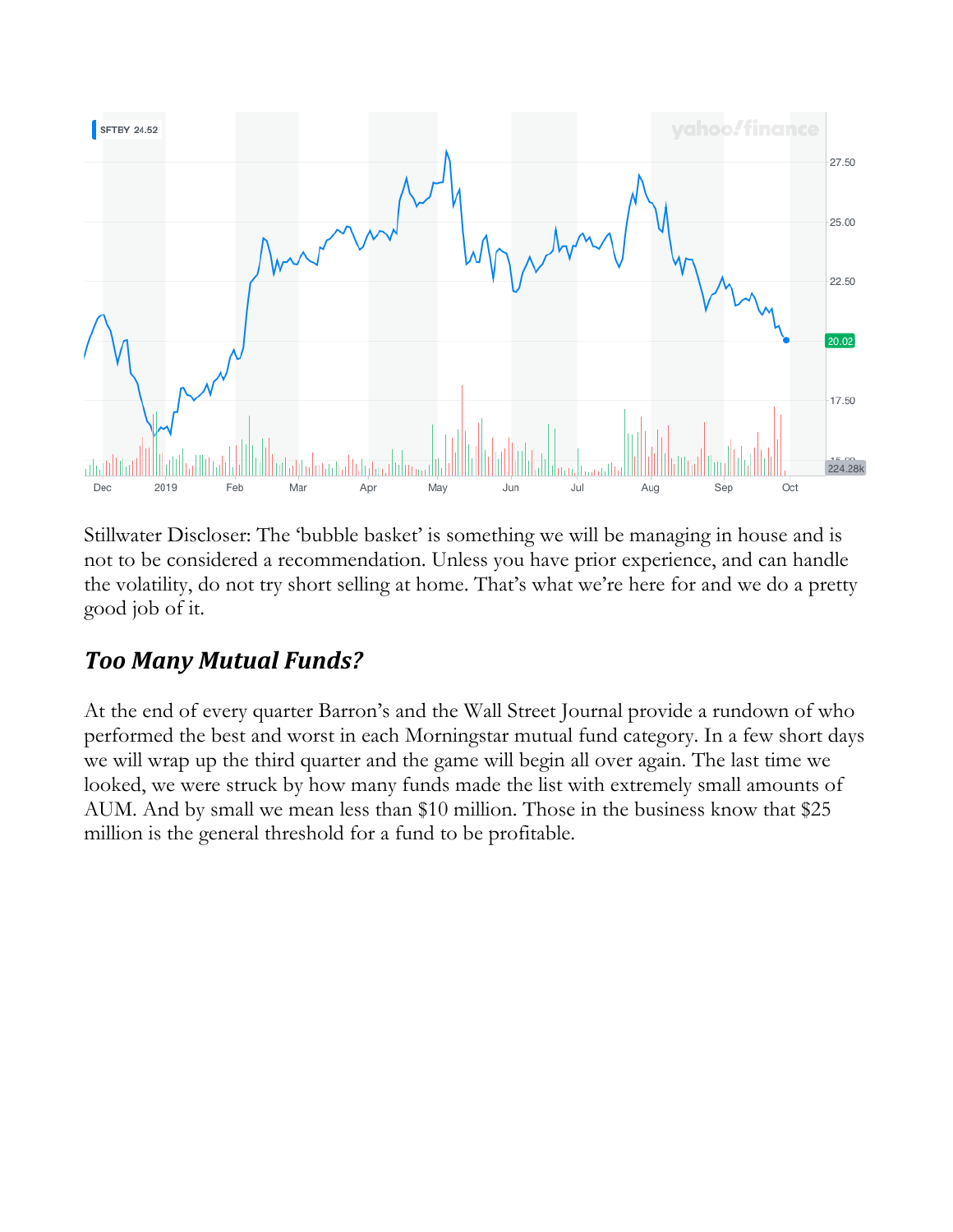

Gone are the days were Fidelity Magellan was a household word, and celebrity portfolio managers abounded. Big and mighty, just like T-Rex, along came the ETF and killed them all.



We are going to take some time this week to look around the landscape and give readers a top-down and bottom-up look at some of the success stories and failures in the evolving world of mutual funds.